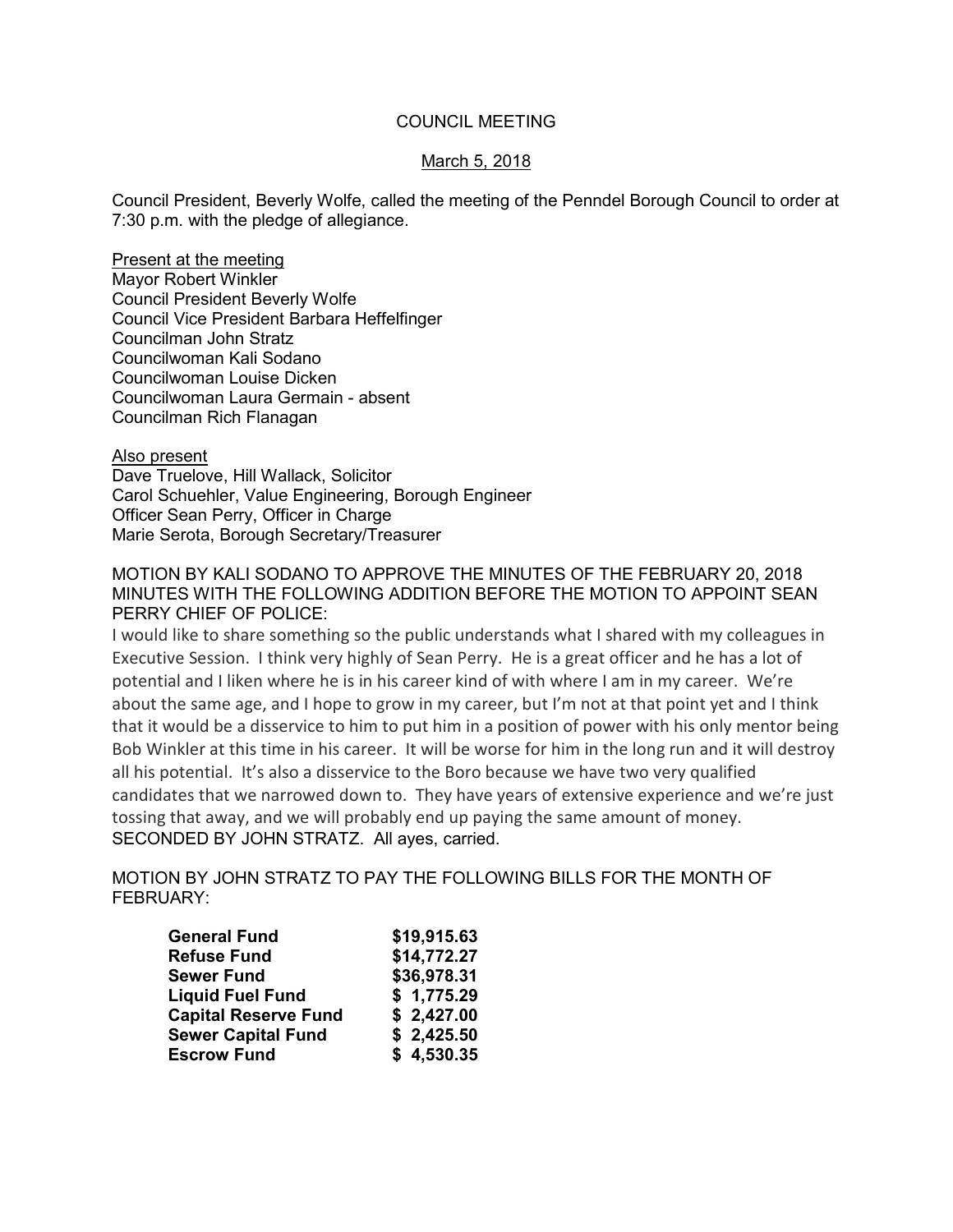| <b>Payroll</b> |             |
|----------------|-------------|
| General Fund   | \$19,837.38 |
| Sewer Fund     | \$2,323.20  |
| Refuse Fund    | 499.84      |
|                |             |

**Total \$22,660.42**

### **Pre-paid Checks**

Check #11802 dated 1/3/18 made out to DCED in the amount of \$80.00 for  $4<sup>th</sup>$  Quarter UCC **Surcharge** 

Check #11855 dated 2/26/18 made out to PA DCED in the amount of \$100.00 for PA Small Water & Sewer Grant Application

Check #11856 dated 2/26/18 made out to PECO Energy in the amount of \$272.86 for 37 W. Woodland Avenue electric

Check #11857 dated 2/27/18 made out to TD Ameritrade in the amount of \$25,058.00 for 2017 MMO payment

Check #11858 dated 2/28/18 made out to TD Ameritrade in the amount of \$2.242.32 for interest

| <b>Escrow Bills:</b>     |            |
|--------------------------|------------|
| Verrichia:               |            |
| <b>Hill Wallack</b>      | \$1,502.80 |
| <b>Value Engineering</b> | 74.25      |
| Mill Creek 2:            |            |
| <b>Hill Wallack</b>      | \$1,715.80 |
| Value Engineering        | \$1,237.50 |

SECONDED BY BARBARA HEFFELFINGER. The vote was 4 ayes, 2 nos. (Kali Sodano, Rich Flanagan). Kali explained that she opposed the engineering bills because costs are not in line with the budget. Motion carried.

### President's Report

At Council Presidents request, Solicitor Dave Truelove responded to resident Arlene Harms' question about the status of liens on properties that did not complete the sidewalk and curb repairs as required of the 2017 Road Reconstruction Project. Two residents, George Krushauskas and Mike Sodano, were concerned with enforcing this ordinance as currently written. His firm agrees that the ordinance needs to be updated and anticipates an updated ordinance in April for review then enactment and the borough will be able to enforce the liens.

Mr. Lloyd Patton requested relief of permit fees for the reconstruction of his home that is uninhabitable due to fire damage. Copies of permits where permit fees were waived for: Redeemer Lutheran Church, Penndel Fire Company and District Court were distributed for Council's review. One other waiver was granted for a temporary mobile home utility waiver as the result of a home fire. All of the other waivers were for organizations not individual residents.

Rich Flanagan asked Mr. Patton how long he has resided in the borough. Mr. Patton said he has lived here since 1975 and is a retired police officer from Middletown Township, where he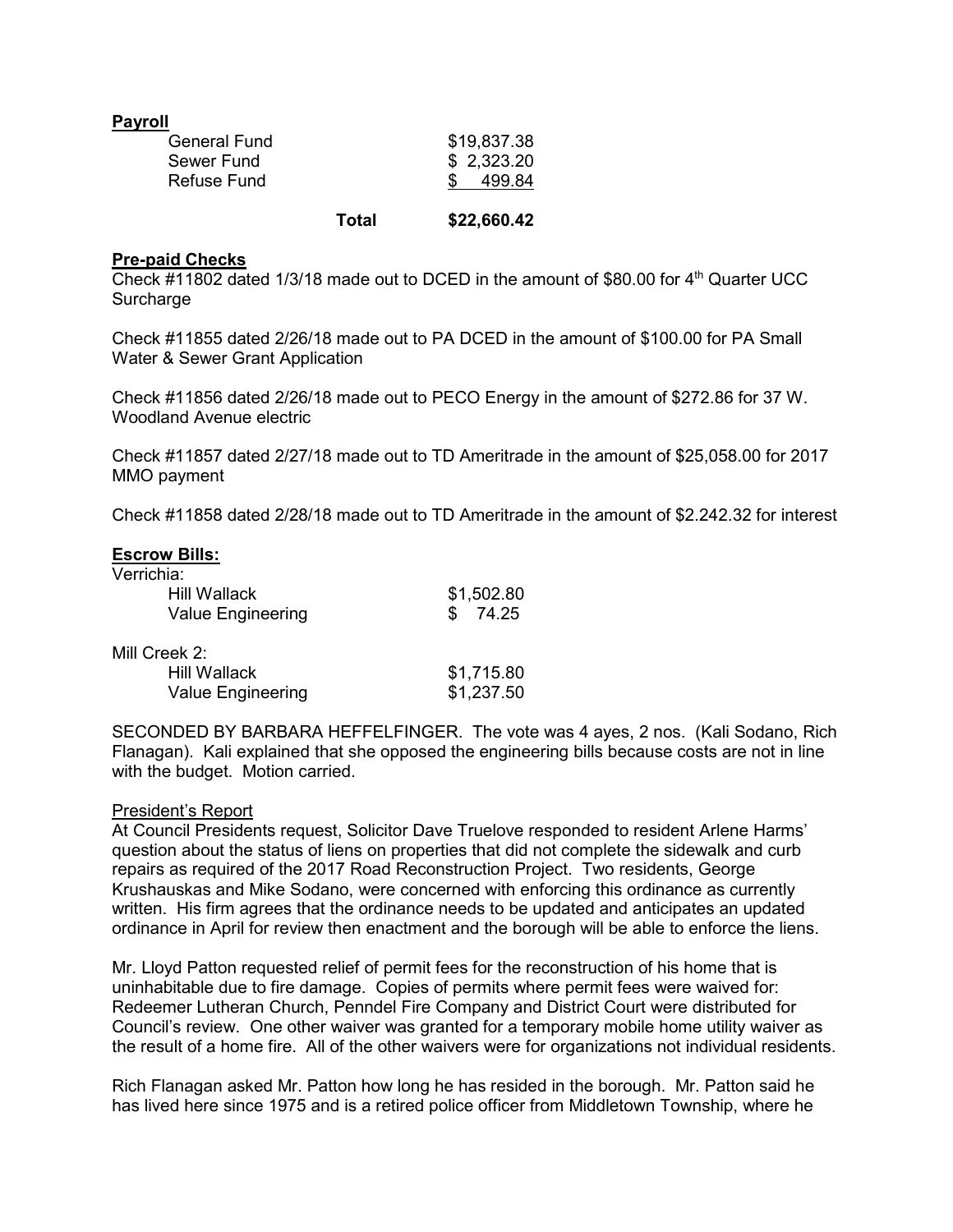was employed for 27 years. Resident Mike Smith informed the Council President that permit fees were waived for reconstruction of his home after a home fire. John Stratz and Beverly Wolfe informed him that the permit was noted with the check number and date of payment. Mr. Patton said that the prior solicitor said it is common practice for situations like his. He also said Mike Smith was a democrat when his fees were waived and eluded that Council was not going to side on his favor because he was not. Mrs. Wolfe responded that this this request nothing to do with that and they were stating facts from previous similar situations. Mrs. Dicken thought this would set precedence and asked if insurance covers this. Dave Truelove explained that each circumstance is different and can be decided individually. Kali Sodano feels since fees were waived for both churches in the past Council should waive the fees because the resident has a hardship.

MOTION BY KALI SODANO TO WAIVE PERMIT FEES REQUESTED BY LLOYD PATTON FOR RECONSTRUCTION OF HIS HOME AT 421 NESHAMINY STREET. SECONDED BY RICH FLANAGAN. The roll call vote was: Rich Flanagan yes, Kali Sodano yes, Louise Dicken no, Beverly Wolfe yes, Barbara Heffelfinger yes, John Stratz abstained. 4 ayes, 1 no and 1 abstention. Motion passed.

Judge Daniel Baranoski distributed information and activity of Magisterial District Court 07-1-07 at 142 Centre Street in the borough.

Mayor's Report – Mayor Winkler read his report, which is attached.

Code Enforcement Report- Mayor Winkler read the report, which is on file in the secretary's office.

Emergency Management

No information was received yet on the upcoming storms.

#### Police Department Report

Officer in Charge Sean Perry read his report, which is on file in the secretary's office.

#### Solicitor's Report

The possible ordinance amendment for curbing and sidewalk enforcement regarding liens has already been discussed.

Worked with Ms. Schuehler and her office regarding easement issues for the recent sewer spill, and how to rectify access issues.

Working on some personnel issues.

Had a meeting on the Wawa to discuss some issues with land development.

Discussion with Mr. Guthrie from Keystone Associates on code enforcement issues regarding a sign.

Engineer's Report-Carol Schuehler gave her report, which is attached.

### Committee Reports

#### *Finance/Administration (Barbara Heffelfinger):*

Meeting with the secretary daily to review revenues and expenses.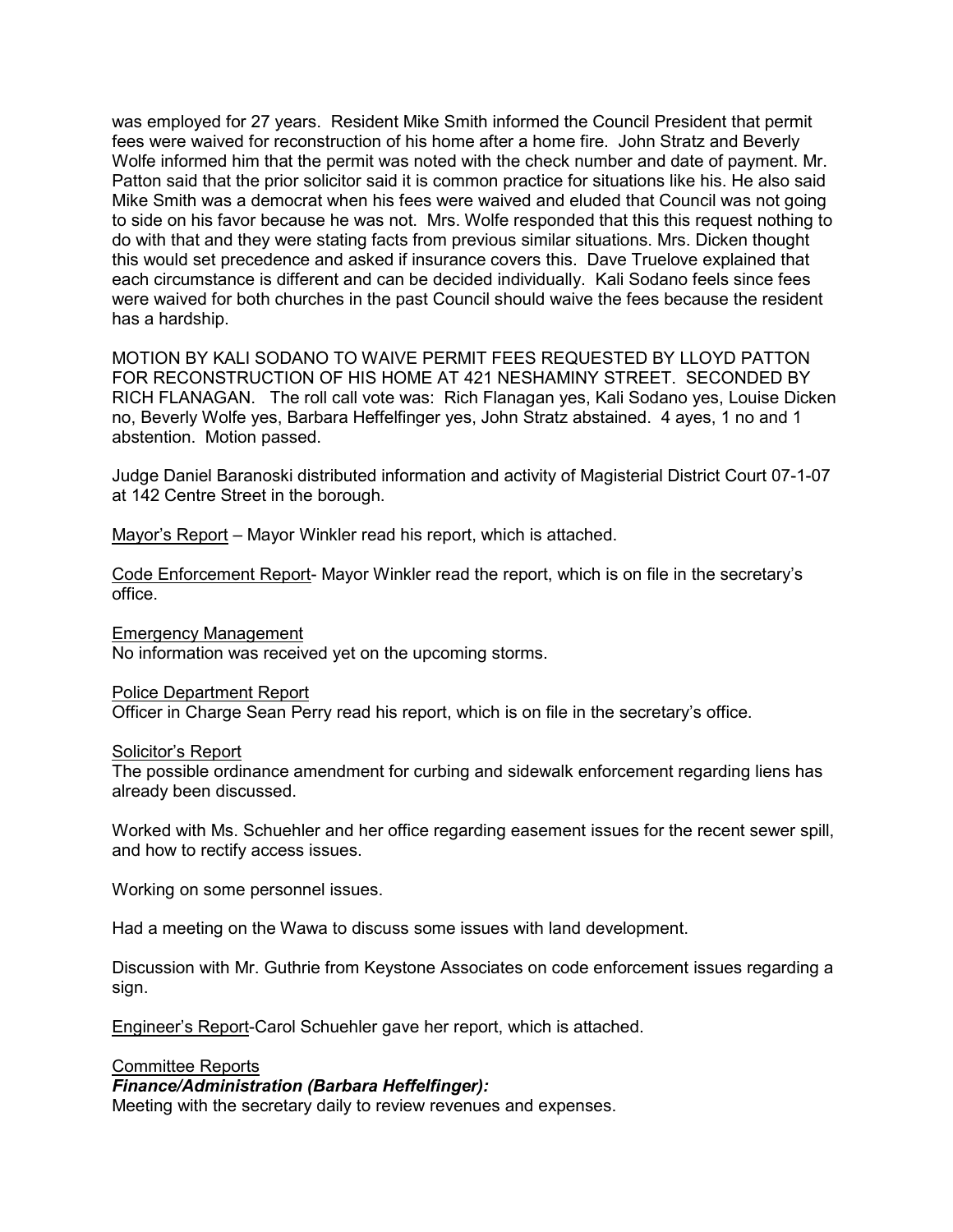# *Public Safety (John Stratz):*

Currently working on equipment that will enhance the safety of our Crossing Guards.

## *Community Development (Barbara Heffelfinger):*

Paperwork has been submitted for the remaining funds left from the Road Reconstruction Block Grant. They responded that we are approved to use the funds for whatever we feel is necessary. Corrections will be made to the scope of work.

The CDBG application for recreation field lights was submitted; the deadline was February 28th. According to records found, the current lights were installed in 1965. They would like to have more lighting for the walkway to the back of the tot lot for safety reasons. We were given permission to file a preliminary application and provide more information up to the time of submission. She has met with two contractors and will meet another one tomorrow. Once the poles have been selected they will do a definitive scope of work. Work will be done with the Wildcats and the Recreation Board. Rec. Board member Karen Flowers was there when they met with one of the contractors and was very helpful.

There was a committee conference last week with the Bucks County Planning Commission. They discussed the MEDI Program and revitalization of the borough. They took suggestions from everyone on the committee. There will be another meeting in March to review the information discussed and come back at the next meeting with information on where we should start. Beverly Wolfe added that there will be another town hall meeting after all of the data is compiled and the meetings have taken place.

Kali Sodano asked if Council will be voting on how the remaining \$30,000.00 will be spent. Barbara Heffelfinger explained that the engineer has walked through and inspected areas that were repaved and will determine the best ways to spend the funds. Carol has prepared a scope of work and already spoke to the Community Development office about Clarissa Lane matter of water coming out of the seams in the road and other areas where conditions have severely deteriorated. They need to go back to the Office of Community Development and clarify where the funds can be applied. There are a number of roads that can use additional attention in addition to the matter on Clarissa Lane.

# *Streets (John Stratz):*

John Stratz requested that residents report locations of potholes and Pothole Killers will be notified of the locations. The joint project with Middletown Township, the Woodland Avenue Project, won't be started until July and will be paid from Liquid Fuels fund. It was decided last year during the budget process. John Stratz will walk with the engineer to inspect the curbs and sidewalks that will be necessary to be completed.

# *Building & Maintenance (Barbara Heffelfinger):*

The committee will be meeting this week for the first time.

# *Community Relations (Barbara Heffelfinger):*

The committee is working on the first newsletter. Laura has a lot of great ideas for the newsletter; two will be sent out this year. The first one should be out in the spring.

# *Recreation Board (Rich Flanagan):*

The Board is currently waiting to see what funding can be obtained for the lighting at the recreation field.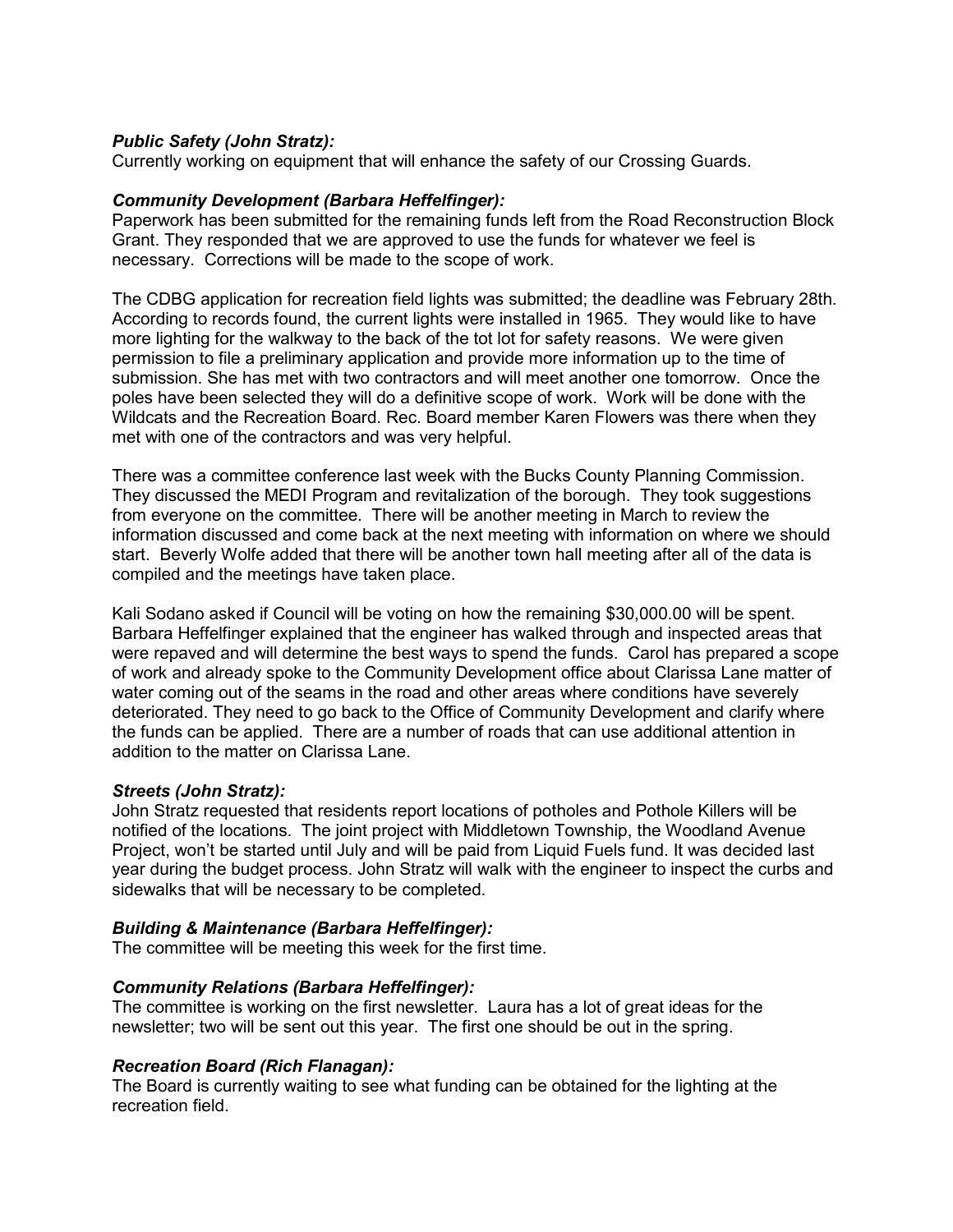#### Old Business

Two quotes were obtained for the installation of backflow devices for 300 Bellevue Avenue and 37 W. Woodland Avenue from DiFabio Brothers one for each building. There is a letter on file from Bucks County Water & Sewer Authority dated August 31<sup>st</sup>, notification that a backflow preventer is required for 37 W. Woodland Avenue. There was a question at the previous meeting if it was received. Reviewing copies of emails, Beverly Wolfe read that BCW&SA would to be sending out notices eventually that it will be required at 300 Bellevue Avenue also. The quotes were:

| <b>DiFabio Brothers</b> | 300 Bellevue Avenue<br>37 W. Woodland Avenue | \$1,793.00<br>\$1,768.00 |
|-------------------------|----------------------------------------------|--------------------------|
| Finn Plumbing           | <b>Both locations</b>                        | \$1,800.00               |
| K.E. Seifert, Inc.      | <b>Both locations</b>                        | \$1,735.00               |

MOTION BY JOHN STRATZ TO APPROVE K.E. SEIFERT, INC. TO INSTALL BACKFLOW DEVICES AT 300 BELLEVUE AVENUE AND 37 W. WOODLAND AVENUE FOR \$1,735.00. SECONDED BY LOUISE DICKEN.

Gianpiero Lo Piccolo stated that it may be a while before notice is received that 300 Bellevue Avenue is also required to have it installed. He questioned why have the work done if we haven't been notified yet and it will also cost \$125.00 to do the test so why spend \$250.00 if it isn't required yet.

Dan Cahill asked if the work would require digging up the lateral and does the backflow device go before or after the clean out.

MOTION BY BEVERLY WOLFE TO TABLE THE MOTION TO OBTAIN FURTHER INFORMATION. SECONDED BY BARBARA HEFFELFINGER. All ayes, carried.

The motion to approve the proposal from Armour & Sons Electric, Inc. was tabled.

Discussion on the request for permit fee refund of \$840.50 for Building Permit #5738, Account #349. The contractor paid the permit fee and the borough inspector was paid for reviewing the application and issuing the permit. Rich Flanagan said the matter should be between the company and the property owner.

MOTION BY RICH FLANAGAN TO DENY THE PERMIT FEE REFUND OF \$840.50 FOR BUILDING PERMIT #5738, ACCOUNT #349. COUNCIL DETERMINED THAT THE ISSUE SHOULD BE RESOLVED BETWEEN THE CONTRACTOR AND THE PROPERTY OWNER. SECONDED BY JOHN STRATZ. All ayes, carried.

Council discussed the request for sewer bill adjustment of \$502.67 on Account #349. Resident Mike Smith asked how the adjustment amount would be determined. Beverly Wolfe responded that they will adjust according to past history of the account billing.

Karen Flowers asked if insurance covers the excess bill. Beverly Wolfe explained that the bill increase was due to the broken pipe and the excess water did not go into the sewer system.